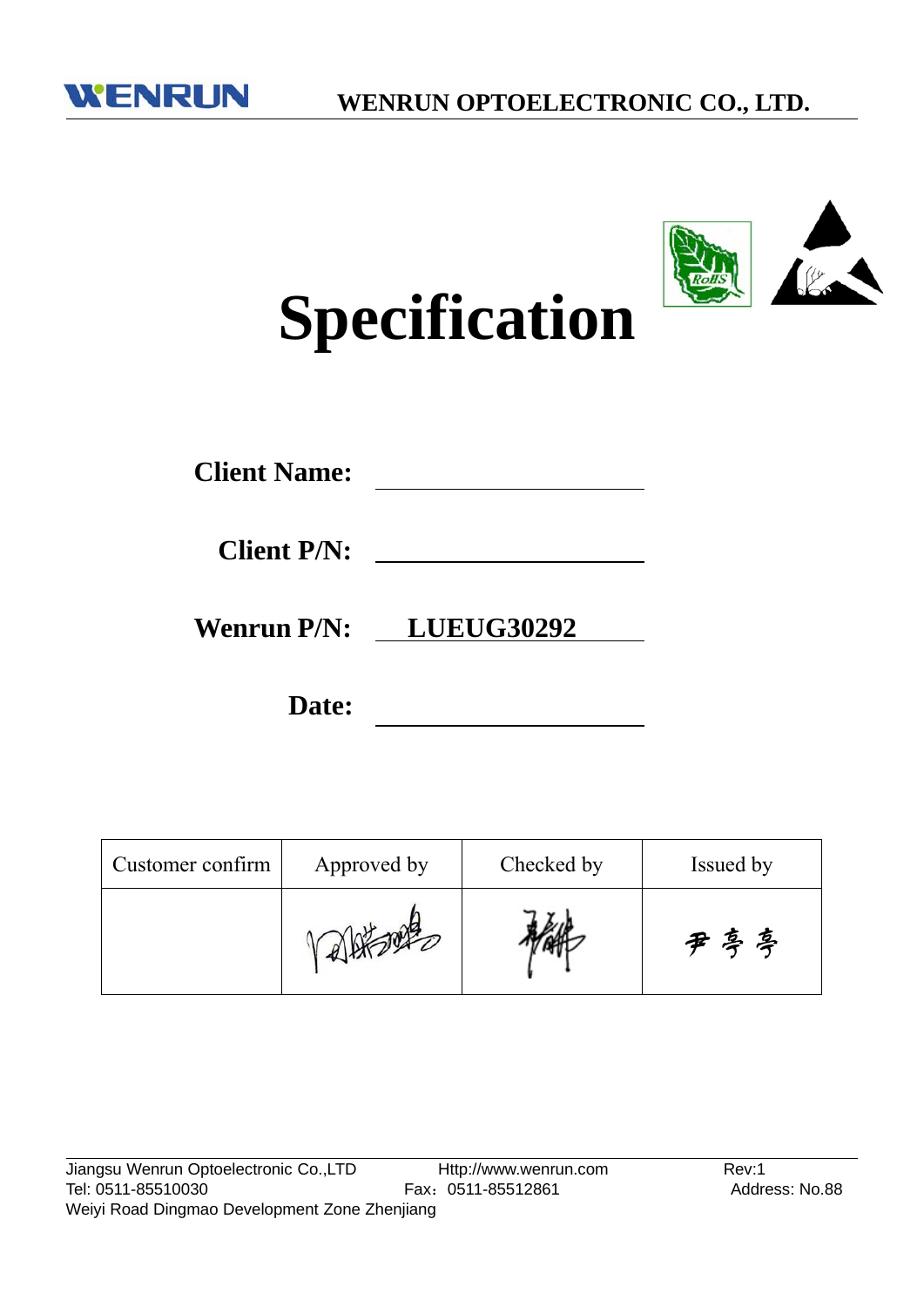# **WENRUN OPTOELECTRONIC CO., LTD.**

#### ◆ **Features:**

WENRUN

- Two chips are matched for uniform light output.
- Long life-solid state reliability.
- Low power consumption.
- $\bullet$  High speed response.
- $\bullet$  I.C. compatible.
- This product doesn't contain restriction Substance, comply ROHS standard.

#### ◆ **Descriptions:**

- The High Super Red and Ultra Super Green light is emitted by diodes of AlGaInP and InGaN respectively.
- Type of bipolar lamps are both White Diffused..

#### ◆ **Applications:**

- $\bullet$  TV set.
- Monitor.
- Telephone.
- Computer.

## ◆ **Selection Guide:**

| Part No.   | Chip            | <b>Lens Type</b>      |                |  |
|------------|-----------------|-----------------------|----------------|--|
|            | <b>Material</b> | <b>Emitting Color</b> |                |  |
|            | AlGaInP         | High Super Red        |                |  |
| LUEUG30292 | InGaN           | Ultra Super Green     | White Diffused |  |

\*Pay attention to electrostatic(ESD)

## ◆ **Package Dimensions:**



#### **NOTES**:

- 1、All dimensions are in millimetres (mm).
- 2. Tolerance is  $\pm 0.25$ mm $(0.01)$ " unless otherwise noted.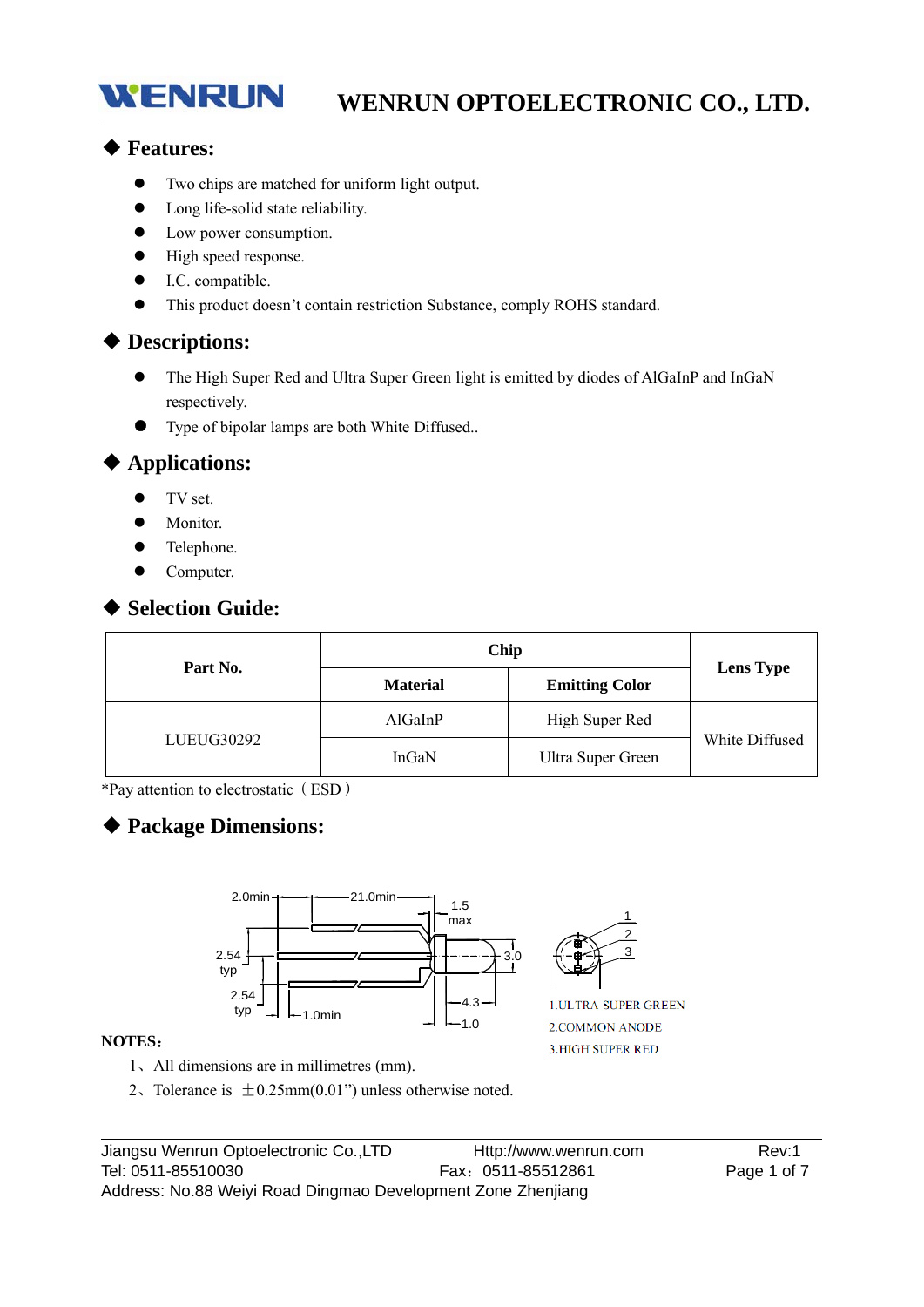

# ◆ **Absolute Maximum Rating** (**Ta=25**℃)

| <b>Parameter</b>                   | <b>Symbol</b> | <b>High Super Red</b> | <b>Ultra Super Green</b> | Unit |
|------------------------------------|---------------|-----------------------|--------------------------|------|
| Power Dissipation                  | $P_d$         | 70                    | 100                      | mW   |
| Pulse Forward Current              | $I_{FP}$      | 100                   | 100                      | mA   |
| DC Forward Current                 | $I_F$         | 20                    | 20                       | mA   |
| Reverse Voltage                    | $\rm V_R$     | 5                     | 5                        | V    |
| <b>Operating Temperature Range</b> | Topr          | $-40 \sim +85$        |                          | °C   |
| Storage Temperature Range          | <b>Tstg</b>   | $-40 \sim +100$       | °C                       |      |
| Soldering Temperature              | <b>Tsol</b>   | $260 \pm 5$           | n                        |      |

Notes: Soldering time ≤ 5 seconds.

I<sub>FP</sub> condition: pulse width  $\leq 1$ ms ,duty cycle  $\leq 1/10$ . Tsol condition : 3mm for the base of the epoxy bulb.

## ◆ **Electrical Optical Characteristics**(**Ta=25**℃)

| <b>Parameter</b>            | <b>Symbol</b>    | <b>High Super Red</b> |       | <b>Ultra Super Green</b> |       |      | <b>Test</b>      |
|-----------------------------|------------------|-----------------------|-------|--------------------------|-------|------|------------------|
|                             |                  | Typ.                  | Max.  | Typ.                     | Max.  | Unit | <b>Condition</b> |
| Luminous Intensity          | $I_{V}$          | 200                   | $- -$ | 500                      | $-$   | mcd  | $I_F = 20mA$     |
| Forward Voltage             | $V_{\rm F}$      | 2.0                   | $-$   | 3.1                      | $- -$ | V    | $I_F = 20mA$     |
| <b>Reverse Current</b>      | $I_{R}$          | --                    | 50    | $- -$                    | 50    | uA   | $V_R = 5V$       |
| Dominant Wavelength         | $\lambda$ d      | 622                   | --    | 522                      | $- -$ | nm   | $I_F = 20mA$     |
| Peak Emission Wavelength    | $\lambda$ p      | 635                   | --    | 517                      | $- -$ | nm   | $I_F = 20mA$     |
| Spectral Line<br>Half Width | Δλ               | 30                    | $-$   | 30                       | $-$   | nm   | $I_F = 20mA$     |
| Viewing Angle               | $2 \theta_{1/2}$ | 90                    |       | 90                       | --    | deg  | $I_F = 20mA$     |

Notes: 1. Tolerance of Luminous Intensity  $\pm 10\%$ 

2. Tolerance of Dominant Wavelength  $\pm 2$ nm

3. Tolerance of Forward voltage  $\pm 0.05$ V

4. Luminous Intensity is measured by WENRUN's equipment on bare chips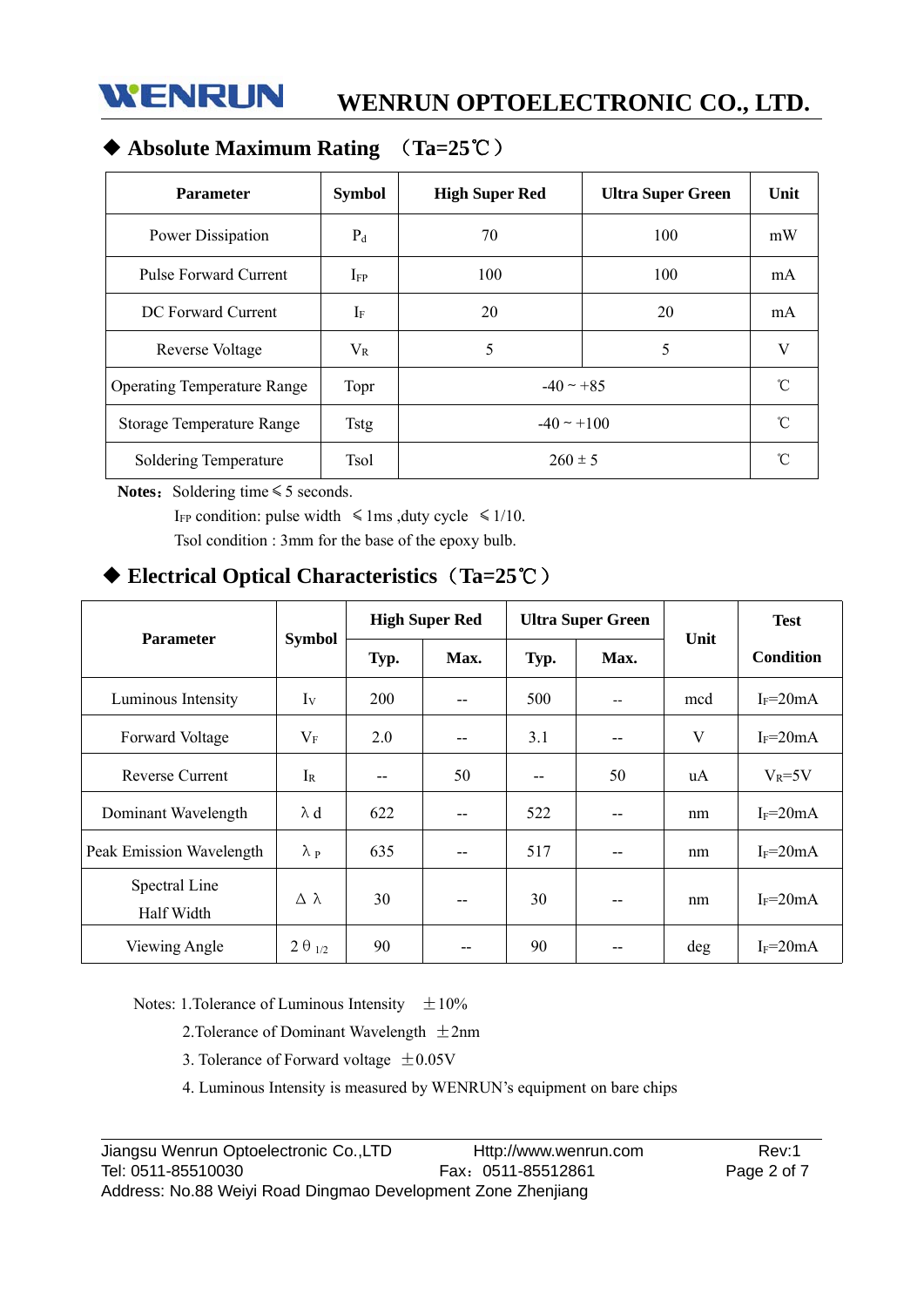# ◆ **Reliability**

## **(1) Test Items and Conditions**

| N <sub>O</sub> | <b>Test Item</b>                                     | <b>Test Conditions</b>                                                                                                                                                       | <b>Sample</b> | Ac/<br>Re |
|----------------|------------------------------------------------------|------------------------------------------------------------------------------------------------------------------------------------------------------------------------------|---------------|-----------|
| 1              | Temperature Cycle                                    | $-40\pm5^{\circ}\text{C} \rightarrow 25\pm5^{\circ}\text{C} \rightarrow 100\pm5^{\circ}\text{C} \rightarrow 25\pm5^{\circ}\text{C}$<br>(30min, 5min, 30min, 5min) 100 Cycles | 20            | 0/1       |
| 2              | High Temperature Storage                             | Ta: $100+5^{\circ}$ C<br>Test time= $1000HRS(-24HRS,+72HRS)$                                                                                                                 | 20            | 0/1       |
| 3              | High Temperature And<br><b>High Humidity Working</b> | Ta: $85 \pm 5^{\circ}$ C, RH: $85 \pm 5\%$ , I <sub>F</sub> =20mA<br>Test time= $500HRS(-24HRS,+72HRS)$                                                                      | 20            | 0/1       |
| 4              | Low Temperature Storage                              | Ta: $-40+5^{\circ}$ C<br>Test time= $1000HRS(-24HRS,+72HRS)$                                                                                                                 | 20            | 0/1       |
| 5              | <b>Operating Life Test</b>                           | Connect with a power $I_F = 20 \text{mA}$<br>Ta=Under room temperature<br>Test time= $1000HRS(-24HRS,+72HRS)$                                                                | 20            | 0/1       |
| 6              | Solder Resistance                                    | $T.So=260\pm5^{\circ}C$ one time<br>Dwell Time= $10\pm1$ Secs                                                                                                                | 20            | 0/1       |
| 7              | Thermal Shock                                        | $-40\pm 5^{\circ}\text{C} \rightarrow 100\pm 5^{\circ}\text{C}$<br>$(15min, 15min) 100$ Cycles                                                                               | 20            | 0/1       |

# **(2)Criteria of judging the damage**

| <b>Item</b>        |                          | <b>Test condition</b> | Criteria for judgement |                 |  |
|--------------------|--------------------------|-----------------------|------------------------|-----------------|--|
|                    | <b>Symbol</b>            |                       | Min.                   | Max.            |  |
| Forward voltage    | $\rm V_F$                | $I_F = 20$ mA         |                        | $U.S.L*1.1$     |  |
| Reverse current    | $1_{R}$                  | $V_R = 5V$            |                        | 15uA            |  |
| Luminous intensity | Iv                       | $I_F = 20$ mA         | $L.S.L*0.7$            |                 |  |
| Wave length        | $\lambda$ D/ $\lambda$ P | $I_F = 20$ mA         |                        | $U.S.L \pm 2nm$ |  |
| Appearance         |                          | View check            | No mechanical damage   |                 |  |

\* U.S.L: Upper standard level L.S.L: Lower standard level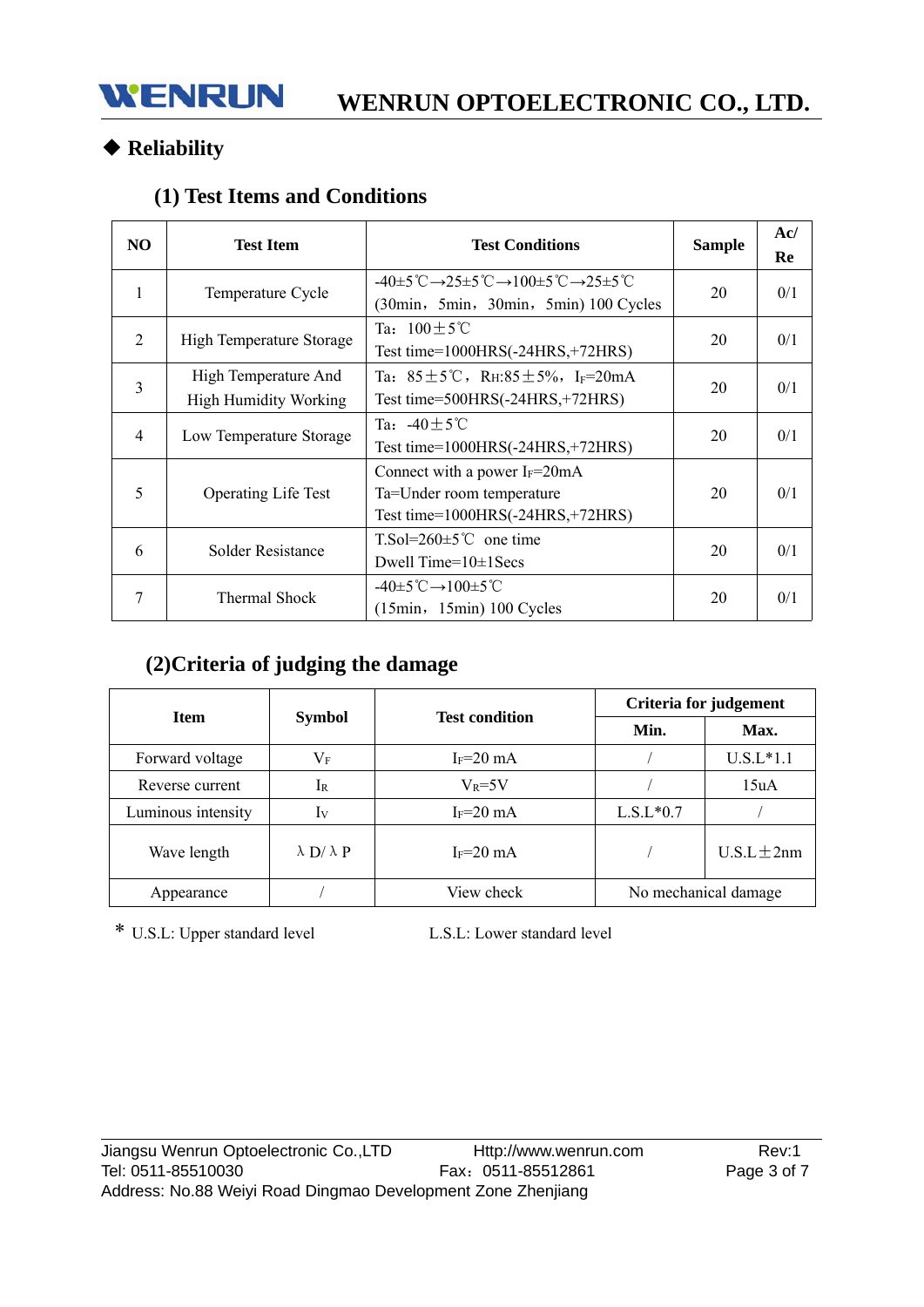

# ◆ **Typical Electro-Optical Characteristics Curves**:**(UE)**

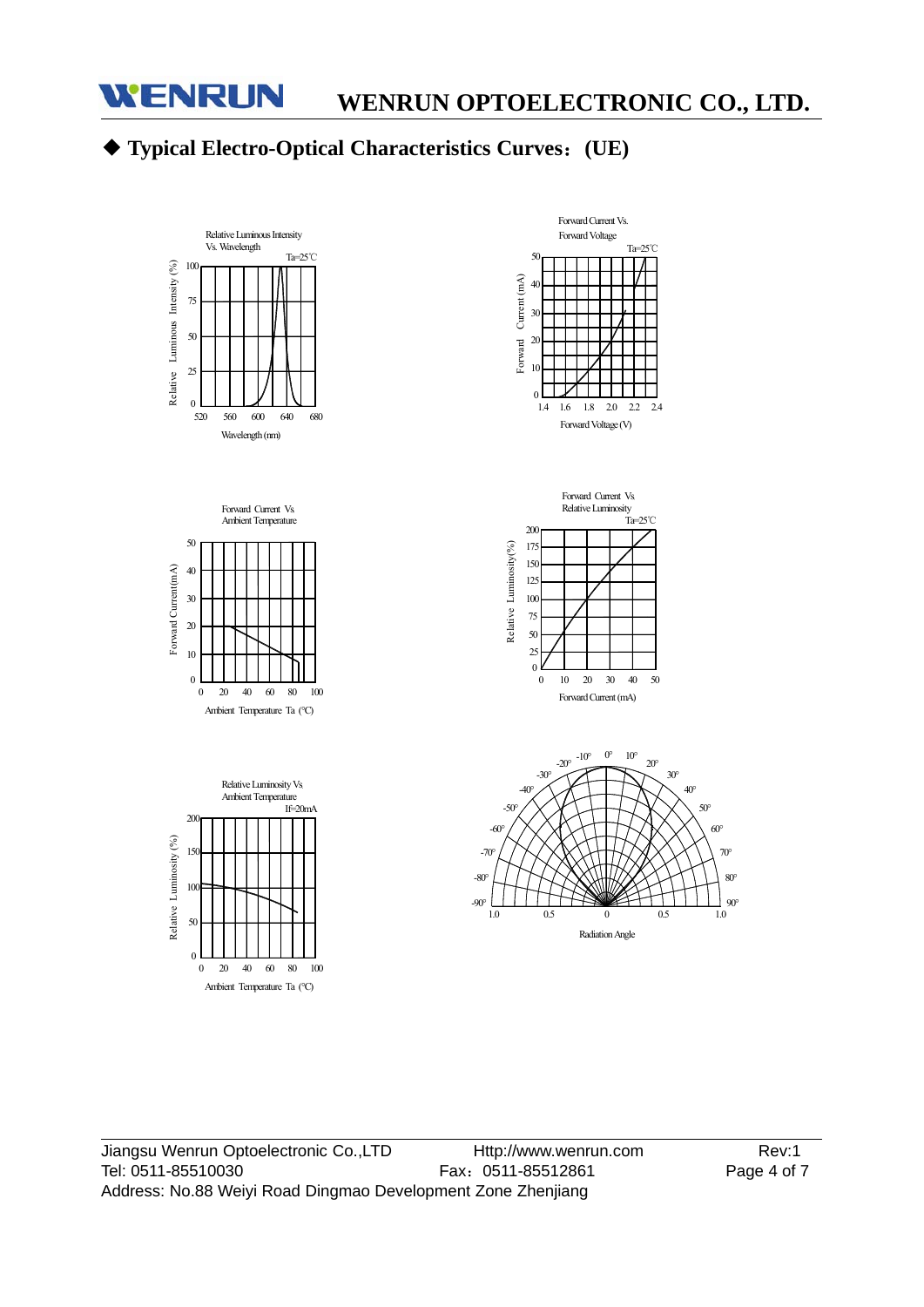

# ◆ **Typical Electro-Optical Characteristics Curves**:**(UG)**

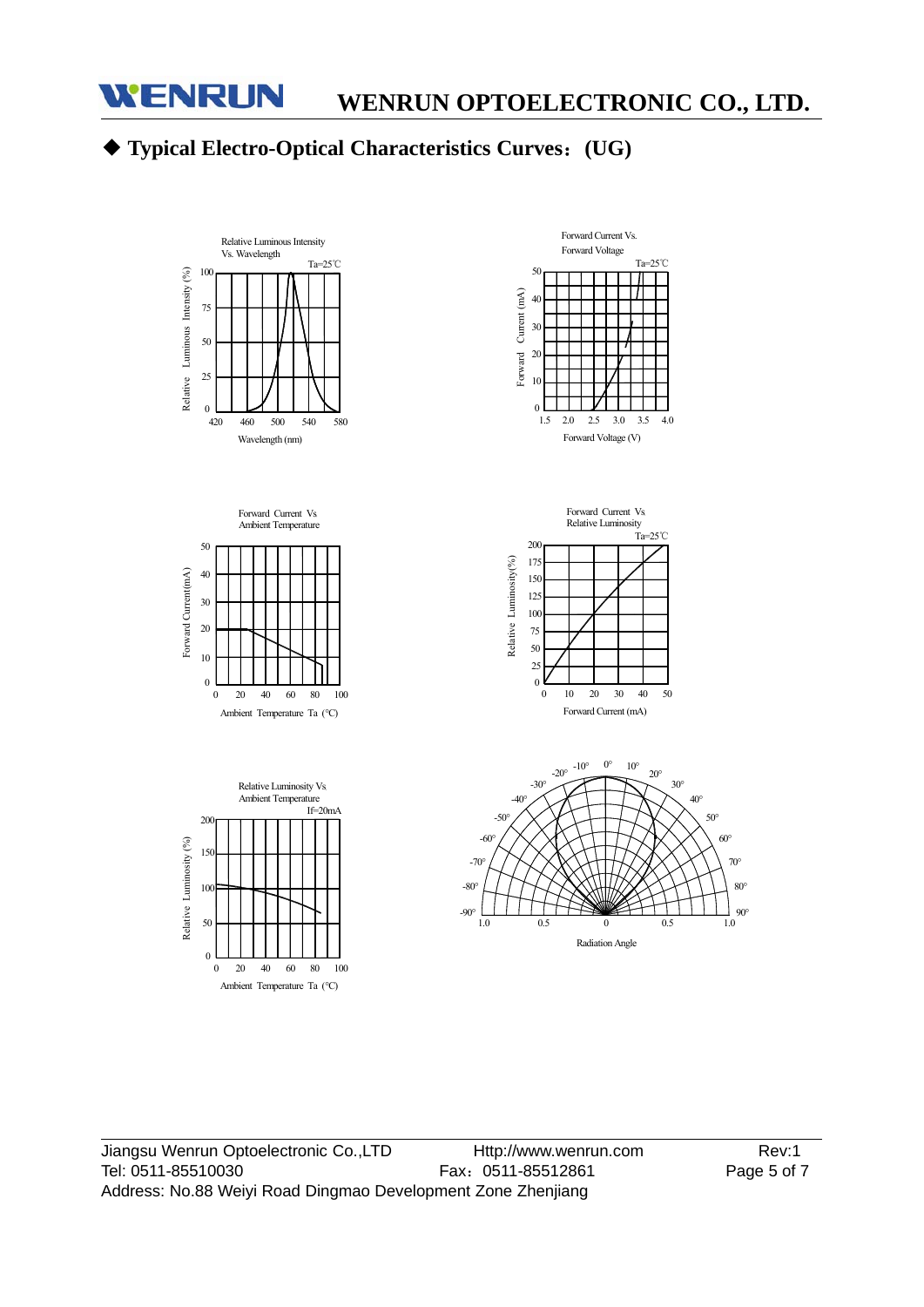

## ◆ **Label Form Specification**



## **Storage and application notices**

#### **1**、 **Storage**

- 1. Before opening package: the LEDs should be kept at 18-30℃, related humility: 30-70%RH.They should be used out within 3moths;
- 2. The internal and esterand boxes can not be contacted with ground to prevent absorption of moisture;
- 3. No acid, alkali, salt, corrosive and explosive gas; away from sunlight and keep the environment clean;

#### **2**、 **Application**

- 1. Do not use any unknown chemical liquid to clean LED, it will damage the LED resin surface; use the alcohol under the room temperature if necessary but less than 1 min;
- 2. When forming lead frame, the lead frame should be bent at a point at least 2mm from the base of epoxy. The forming should be done before soldering which can avoid epoxy's broken and internal structure's damage. Forming must be operated by the specific jig or the qualified operator to make sure the lead frame and distance are as same as the circuit board. Specific is shown as below,



Mark: "o" means correct, "×"means incorrect.

3. Do not apply any bending stress to the base of the LED. The stress to the base may damage the internal connection which causes the electric character's failure.

4.

Jiangsu Wenrun Optoelectronic Co.,LTD Http://www.wenrun.com Rev:1 Tel: 0511-85510030 Fax:0511-85512861 Page 6 of 7 Address: No.88 Weiyi Road Dingmao Development Zone Zhenjiang a. Soldering iron power: under 30W; soldering temperature: 295℃±5℃; soldering time: within 3sec.(only